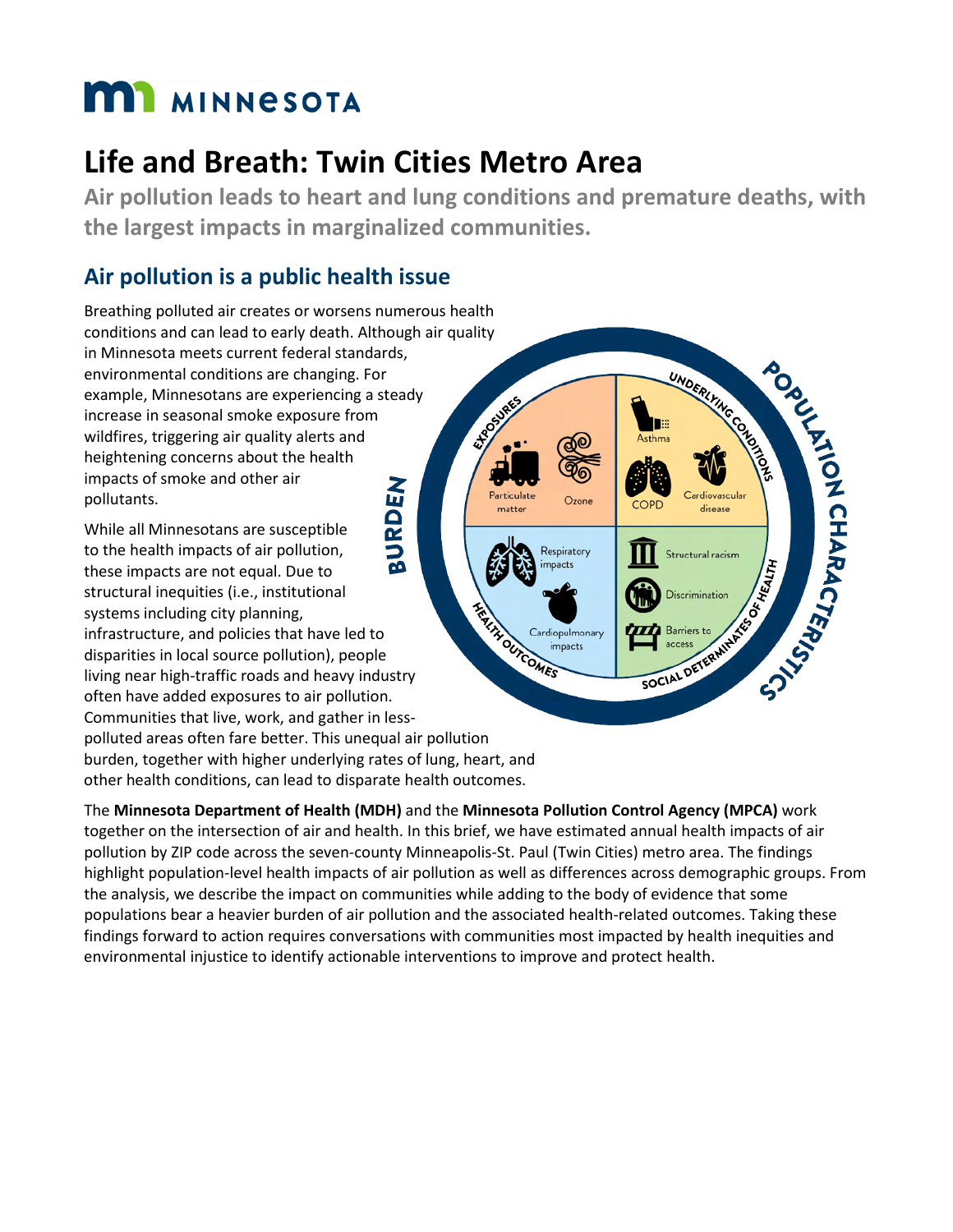### **Top takeaways**

- **Despite overall annual improvements in air quality, we find noteworthy local health impacts from fine particles and ozone pollution.** Between 2008 and 2015, fine particles (PM2.5) pollution improved by 30% and ozone pollution improved by nearly 10% in the metro. We know that even low levels of air pollution can adversely affect health and more for people who already have lung and heart conditions.
- **Disproportionate impacts across Twin Cities communities persist.** There is an observable trend where the highest estimated rates of air pollution-related death and disease are found in neighborhoods with the largest percentage of Black, Indigenous and People of Color (BIPOC), low-income and uninsured residents, and people who live with a disability. For example, zip codes with the largest percentage of BIPOC residents had more than *five times* the rate of asthma emergency room visits related to air pollution compared to areas with more white residents.
- **Chronic health conditions heighten susceptibility to negative effects of air pollution in the body.** Across the Twin Cities, hospitalizations related to chronic conditions, such as asthma, vary widely and are highest in communities with a large percentage of BIPOC residents, people living in poverty, uninsured individuals, and those with a disability. Reducing air pollution is part of the overall strategy to address structural inequities in health care, housing, and other social factors that influence health.
- **In 2015, we estimated that air pollution played a role in 10% of all deaths about 1,600 in the Twin Cities metro area**. For comparison, Alzheimer's disease caused a similar number of deaths in 2015 — about 1,700 — and was the sixth leading cause of death in Minnesota.
- **Nearly 500 hospitalizations and emergency room (ER) visits for heart and lung problems were related to PM2.5 and ozone pollution in 2015.** We know that PM2.5 and ozone are two of many air pollutants that impact health, therefore these estimates for hospitalizations and ER visits are likely an underestimate of the real burden.

## **Twin Cities air pollution continues to contribute to early deaths**

In the firs[t Twin Cities Life and Breath report,](https://www.pca.state.mn.us/sites/default/files/aq1-61.pdf) MDH and MPCA evaluated air pollution and health data for 2008 and found that moderate levels of air pollution contributed to over 2,000 early deaths annually in the sevencounty metro area. While the overall trend is improving, specific location and population data reveal that negative impacts persist. As **Table 1** shows, Twin Cities air quality improved between 2008 and 2015, and the number of early deaths and the proportion of all deaths connected to air pollution decreased.

| <b>Health outcome</b>                | <b>Pollutant</b>  | Year | Deaths* | <b>Percent of</b><br>deaths* | <b>Attributable</b><br>rate** | Deaths preventable<br>with air quality<br>improvements*** |
|--------------------------------------|-------------------|------|---------|------------------------------|-------------------------------|-----------------------------------------------------------|
| All cause deaths<br>(25 and older)   | PM <sub>2.5</sub> | 2008 | 2,152   | 12.6%                        | 110.5                         | 247                                                       |
|                                      |                   | 2015 | 1,588   | 8.6%                         | 74.9                          | 185                                                       |
| Cardiopulmonary<br>deaths (all ages) | <b>Ozone</b>      | 2008 | 23      | 1.1%                         | 0.8                           |                                                           |
|                                      |                   | 2015 | 19      | 0.8%                         | 0.6                           |                                                           |

#### **Table 1: Estimated deaths attributable to air pollution in the seven-county Twin Cities metro area.**

**\***Attributable to PM2.5 and ozone \*\*per 100,000 people \*\*\*reduction of 10% for PM2.5 and ozone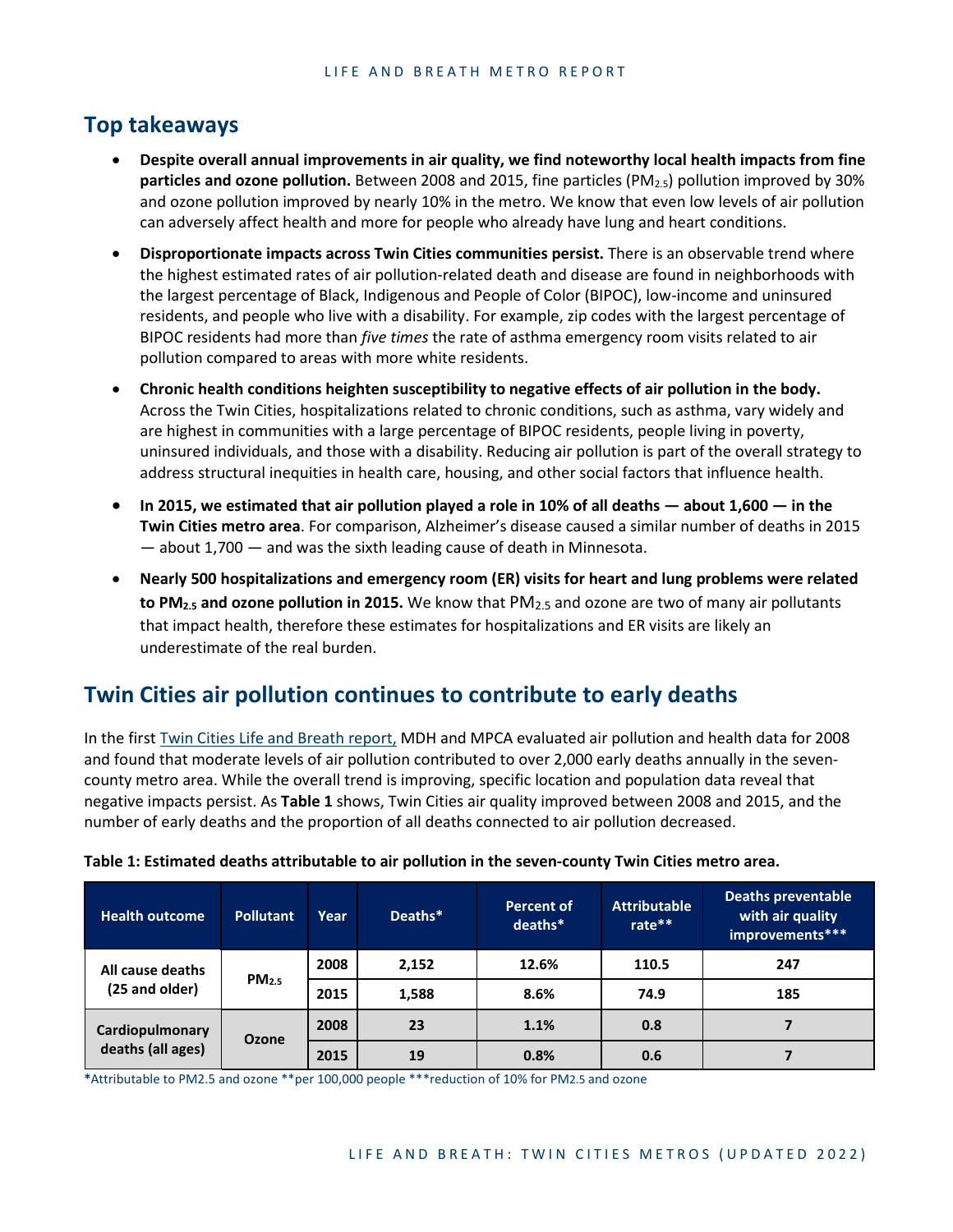#### **Disparities persist despite overall improvements**

While on average there have been improvements for the health impacts of air pollution across Twin Cities communities, disparities persist. The maps in **Figure 1** show the estimated death rates connected to air pollution. The highest death rates are concentrated in zip codes in the core of the metro area and around the periphery. The estimated PM2.5 and ozone attributable deaths follow similar patterns as the underlying death rates. Populations in zip codes with higher underlying death rates generally have older residents or are overburdened by structural inequities, such as systemic racism, housing insecurity, discrimination in health care, and other social and economic stressors, sometimes called *social determinants of health*. These factors all contribute to unequal health burden.

**Figure 1: PM2.5 attributable (left) all-cause death rates (ages 25 and older) and ozone-attributable (right) cardiopulmonary death rates (all ages) in the Twin Cities metro area for 2015 by ZIP code.** 



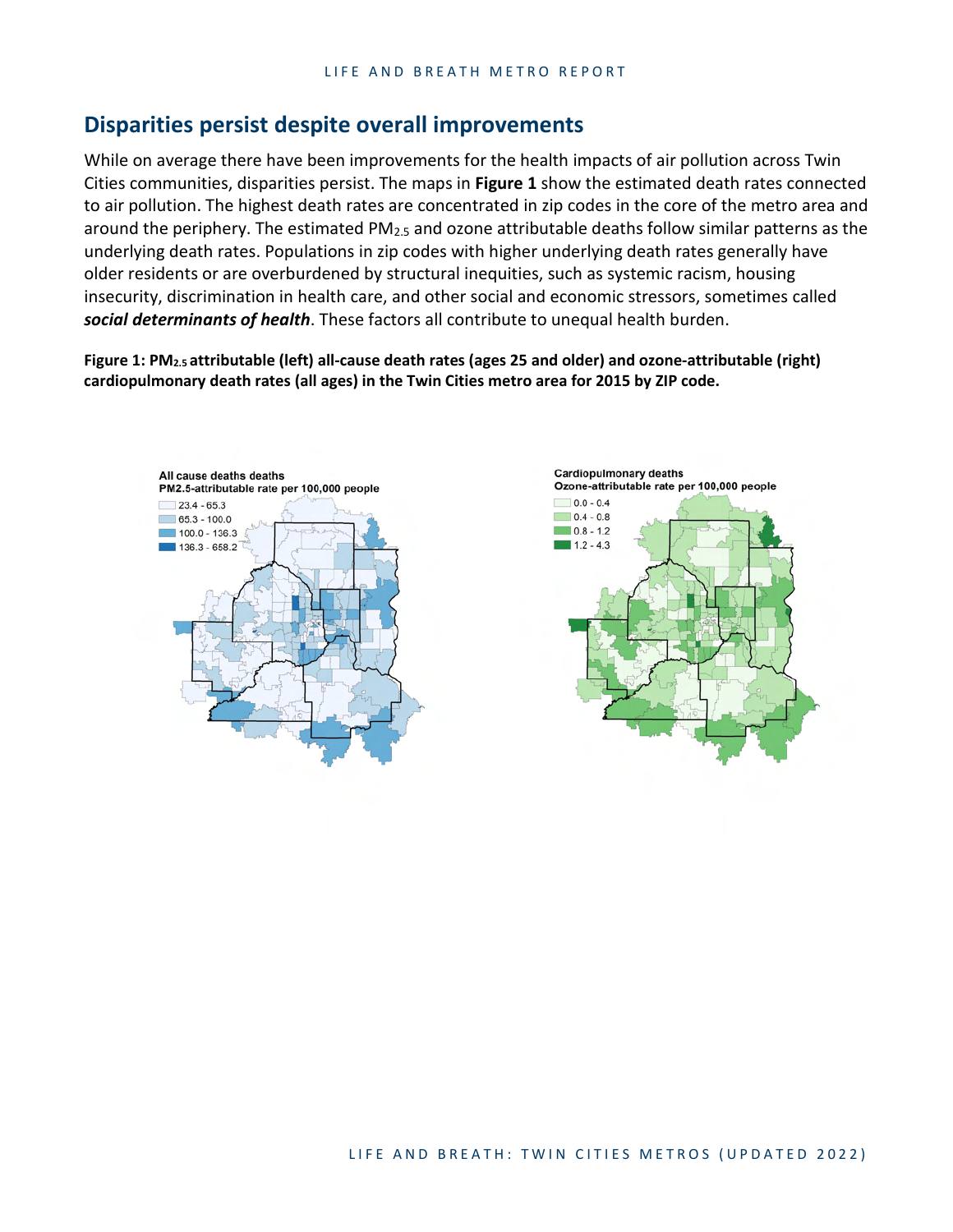## **Health inequities of air pollution**

The MPCA defines environmental justice (EJ) areas of concern as communities where more than 40% of the population is living below 185% of the federal poverty line (approximately \$48,000 gross annual income for a family of four) and/or over 50% of the residents are BIPOC.<sup>[1](#page-6-0)</sup> This analysis shows that populations in these areas also bear a disproportionate burden of health inequities related to air pollution:

- Air pollution-attributable heart and lung hospitalizations and ER visits are highest in EJdefined zip codes in the metro.
- Areas with more uninsured residents (around 10% and higher, nearly double the state average of 5.2%) and with more residents who report a disability (around 12% and higher, compared to the metro area average of around 9%) also experience more air-related health impacts.

Learn more about environmental justice and health equity including how MPCA and MDH incorporate these initiatives into everyday work.

[https://www.pca.state.mn.us/about-mpca/mpca](https://www.pca.state.mn.us/about-mpca/mpca-and-environmental-justice)[and-environmental-justice](https://www.pca.state.mn.us/about-mpca/mpca-and-environmental-justice)



[https://data.web.health.state.mn.us/web/mndata/](https://data.web.health.state.mn.us/web/mndata/equity) [equity](https://data.web.health.state.mn.us/web/mndata/equity)

For this report, we looked at four community characteristics that can indicate inequity and barriers to sustaining health and well-being: the percent of residents living under the poverty line, percent of BIPOC residents, percent uninsured, and percent with a disability. These are shown for metro area zip codes in **Figure 2**. **Figure 3** and **Figure 4** (below) summarize PM<sub>2.5</sub> and ozone attributable hospitalization rates across these social determinants of health, respectively. The charts show areas with higher poverty, higher BIPOC populations, higher levels of un-insurance, or more individuals living with a disability have a substantially higher rate of negative health impacts, approximately three to four times greater for all outcomes.

#### **Figure 2: The maps show zip code area population for percent in poverty and BIPOC (left), and disability ranking with high (10% or more) un-insurance rates (right).**

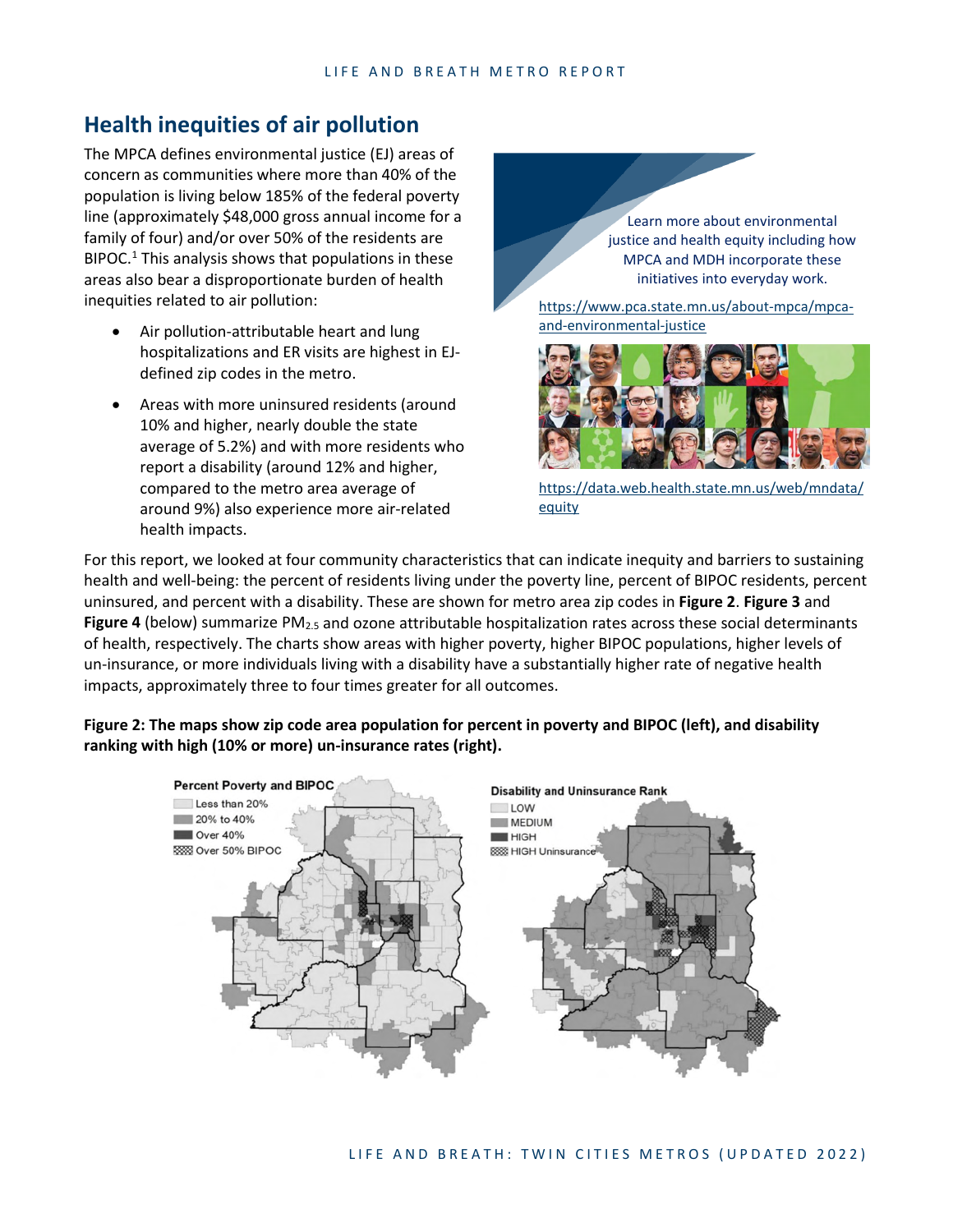

**Figure 3: Demographic indicators of Twin Cities zip codes 2015: non-fatal impacts from PM2.5 by poverty, BIPOC residents, un-insurance status, and any disability.** 

**Figure 4: Demographic indicators of Twin Cities zip codes 2015: Non-fatal impacts from ozone by poverty, BIPOC residents, un-insurance status, and any disability.** 



\* Note that asthma hospitalizations are more severe and therefore rarer than asthma emergency department (ED) visits, so we expect fewer incidents. It is still important to examine disparities of more severe health outcomes.

Health inequities for heart and lung conditions are compounded by stressors experienced within many communities, including emerging evidence connecting the number and severity of COVID infections (including deaths) and poor air quality.**[2](#page-6-1) [3](#page-6-2)** Although these data predate the COVID-19 pandemic and recent spike in wildfire events, there is evidence that long-standing areas of local air quality inequities continue in the Twin Cities.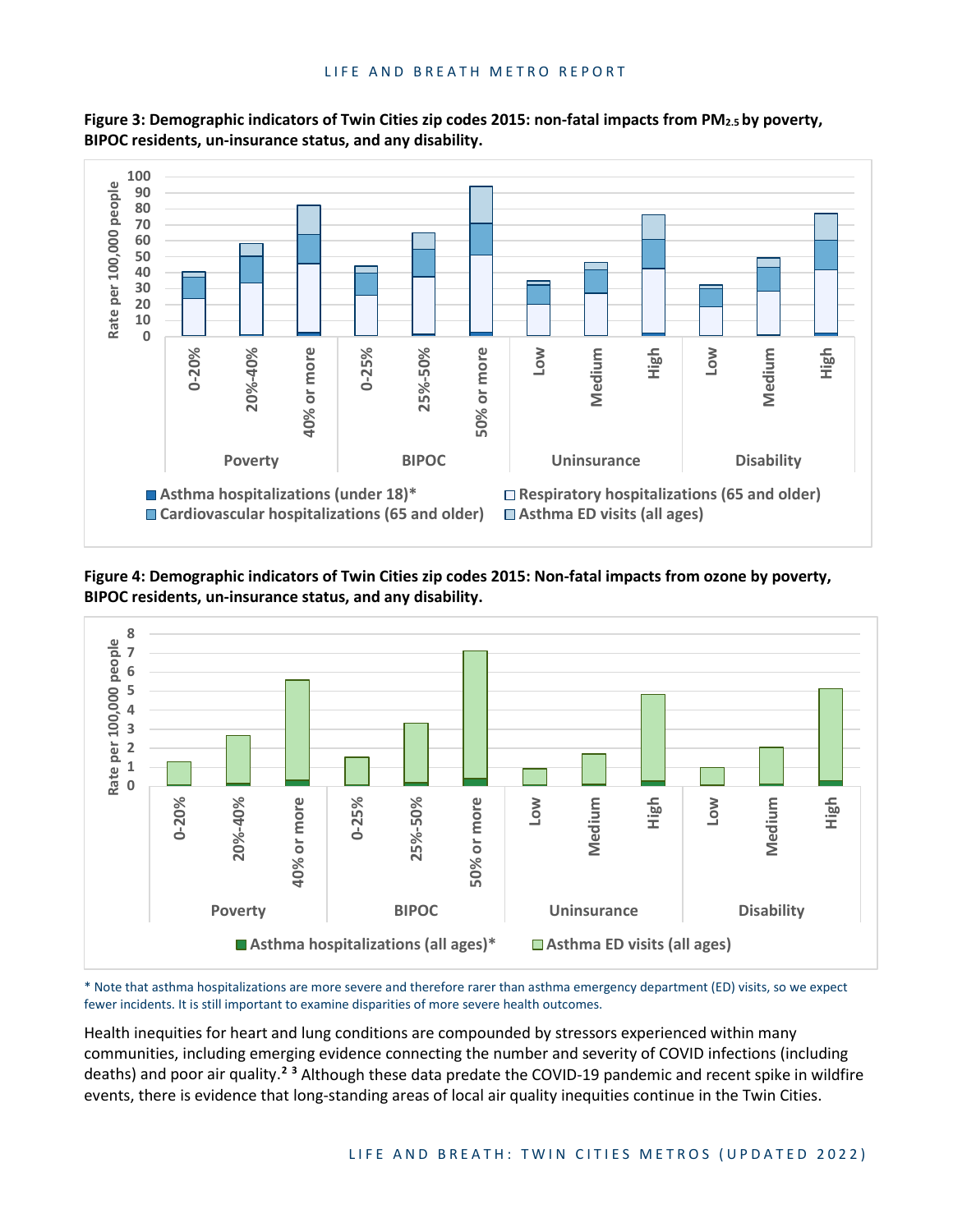#### **Progress and the path forward**

The goal of this analysis was to describe the impact on communities and add to the body of evidence around whether at-risk populations bear a heavier burden of air pollution and the associated health-related outcomes. MDH and MPCA have taken steps to address underlying inequities in air and health. MDH makes connections between the environment and health using air quality and [demographic data,](https://data.web.health.state.mn.us/web/mndata/cancer) and tracks health outcomes while identifying marginalized populations to target funding and resources. Health equity is core to the mission, and MDH strives to identify and protect communities experiencing high rates of chronic health conditions and/or those disproportionately impacted by environmental pollution.

One of MPCA's key strategic goals is to improve air quality in population centers. Recently the MPCA enacted the [Clean Cars Minnesota rule,](https://www.pca.state.mn.us/air/clean-cars-minnesota) which reduces emissions from greenhouse gases and pollutants that lead to PM<sub>2.5</sub> formation from passenger vehicles. Another MPCA strategic goal is to address environmental justice in all programs while identifying communities most impacted by air pollution to focus programmatic work and increase engagement. [The Air We Breathe 2021 legislative report,](https://www.pca.state.mn.us/sites/default/files/lraq-2sy21.pdf) a biannual report describing the state's air quality to inform and guide policies, highlights sources of air pollution and outlines the unequal exposures to pollution.

Many historical factors, such as proximity to highways and industry due to systemic racism, continue to influence local air quality. Other factors that shape health and amplify impacts from air pollution include access to quality health care and green spaces, and affordable housing, and education. The overarching goal of this report is to promote dialogue among policymakers and environmental and health advocates and organizations to use the findings and practical experience to address health disparities, advance health equity, and improve population health at the local level in Minnesota and the metro. Below are additional resources for communities along with links to a more specific data tables to complement this high-level summary.

#### **Health and environmental justice data tools**

- [CDC's Environmental Justice Dashboard](https://ephtracking.cdc.gov/Applications/ejdashboard/)
- [CDC's Environmental Public Health Tracking](https://www.cdc.gov/nceh/tracking/)
- [CDC's Heat and Health Tracker](https://ephtracking.cdc.gov/Applications/heatTracker/)
- [CDC's Social Vulnerability Index](https://www.atsdr.cdc.gov/placeandhealth/svi/index.html)
- [MPCA's Understanding Environmental Justice in Minnesota interactive map](https://mpca.maps.arcgis.com/apps/MapSeries/index.html?appid=f5bf57c8dac24404b7f8ef1717f57d00)

#### **Glossary**

- *Attributable rate: Estimated rate of health impacts due to air pollution in a specific population. This is a good measure of a population's overall vulnerability to air pollution. A population-based rate helps to make clear comparisons between groups of differing sizes.*
- *Environmental justice: Advancing health equity and eliminating environmental health disparities through the fair treatment and meaningful involvement of all people in environmental health policies, research, and programs and ensuring equal access to a healthy environment. In other words, all people — regardless of race, income, or other factors — should be involved in determining laws and practices about the environment as it relates to our health.*
- *Health disparities: Differences in health outcomes and their determinants among segments of the population as defined by social, demographic, environmental, or geographic category.*